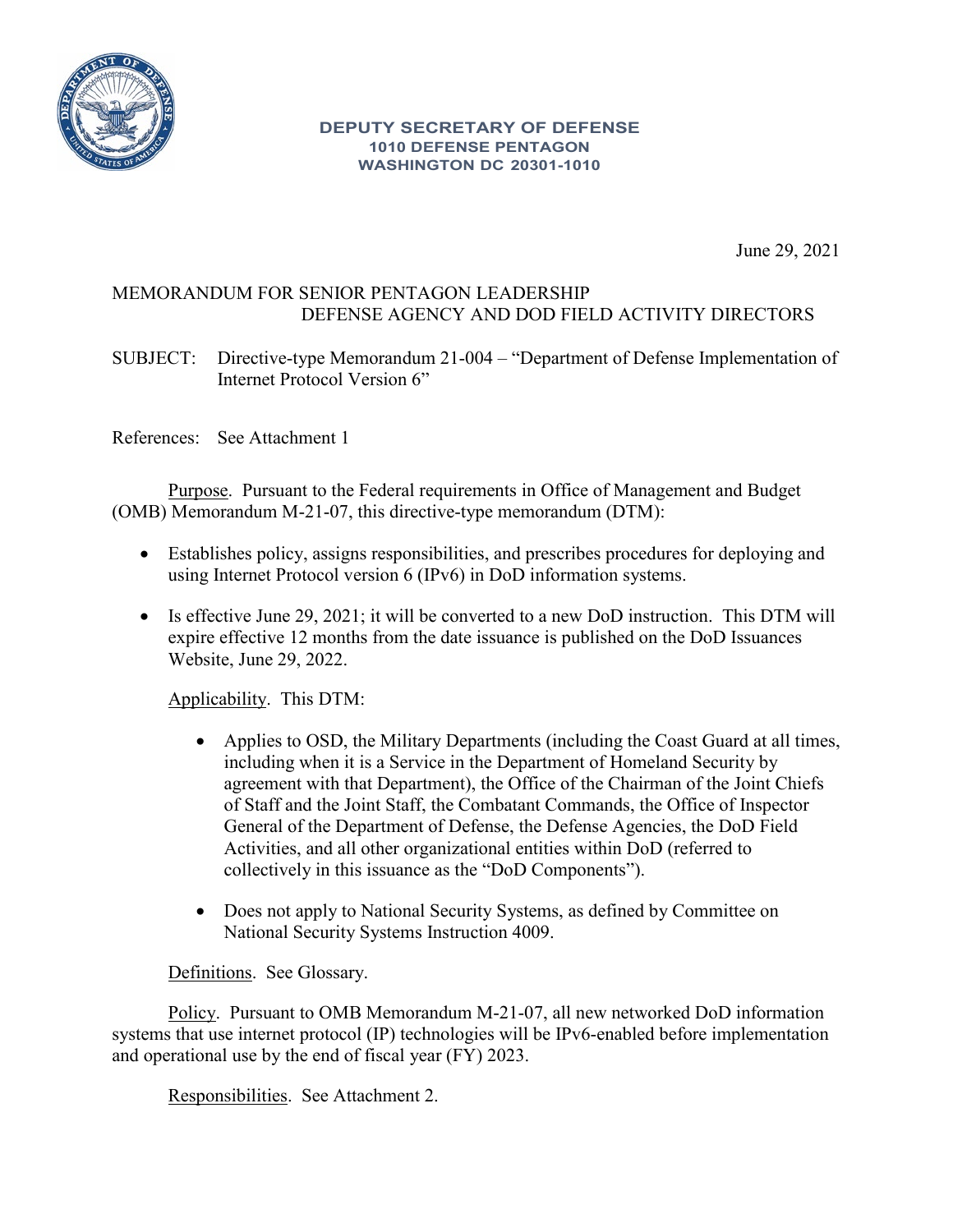Procedures. See Attachment 3.

Releasability. Cleared for public release. Available on the Directives Division Website at https://www.esd.whs.mil/DD/.

fallchtt

Attachments: As stated.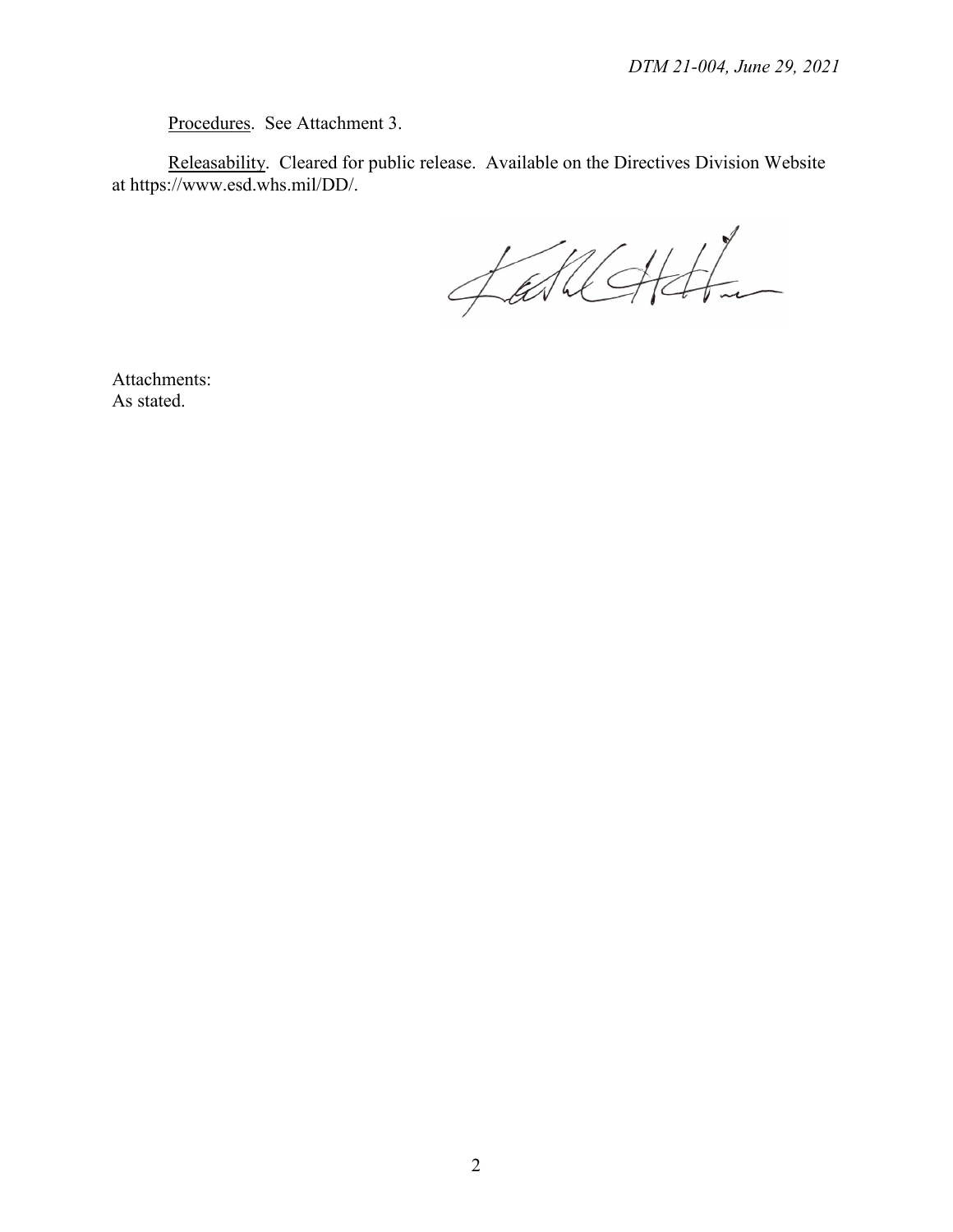### ATTACHMENT 1

#### **REFERENCES**

- Committee on National Security Systems Instruction 4009, Committee on National Security Systems Glossary, April 6, 2015
- DoD Chief Information Officer, "Charter for the Digital Modernization Infrastructure (DMI) Executive Committee (EXCOM)," July 13, 2020
- DoD Chief Information Officer, "Department of Defense Digital Modernization Strategy, 2019- 2023", June 5, 2019
- DoD Chief Information Officer, "DoD Strategy to Implement Internet Protocol version 6 (IPv6)," November 1, 2019
- DoD Chief Information Officer, "DoD IPv6 Address Plan" Version 1.2, September 2017
- National Institute of Standards and Technology Special Publication 500-267, "USGv6 Profile," November 24, 2020
- National Institute of Standards and Technology Special Publication 500-267Ar1, "NIST IPv6 Profile," November 24, 2020
- Office of Management and Budget Memorandum M-21-07, "Completing the Transition to Internet Protocol Version 6 (IPv6)," November 19, 2020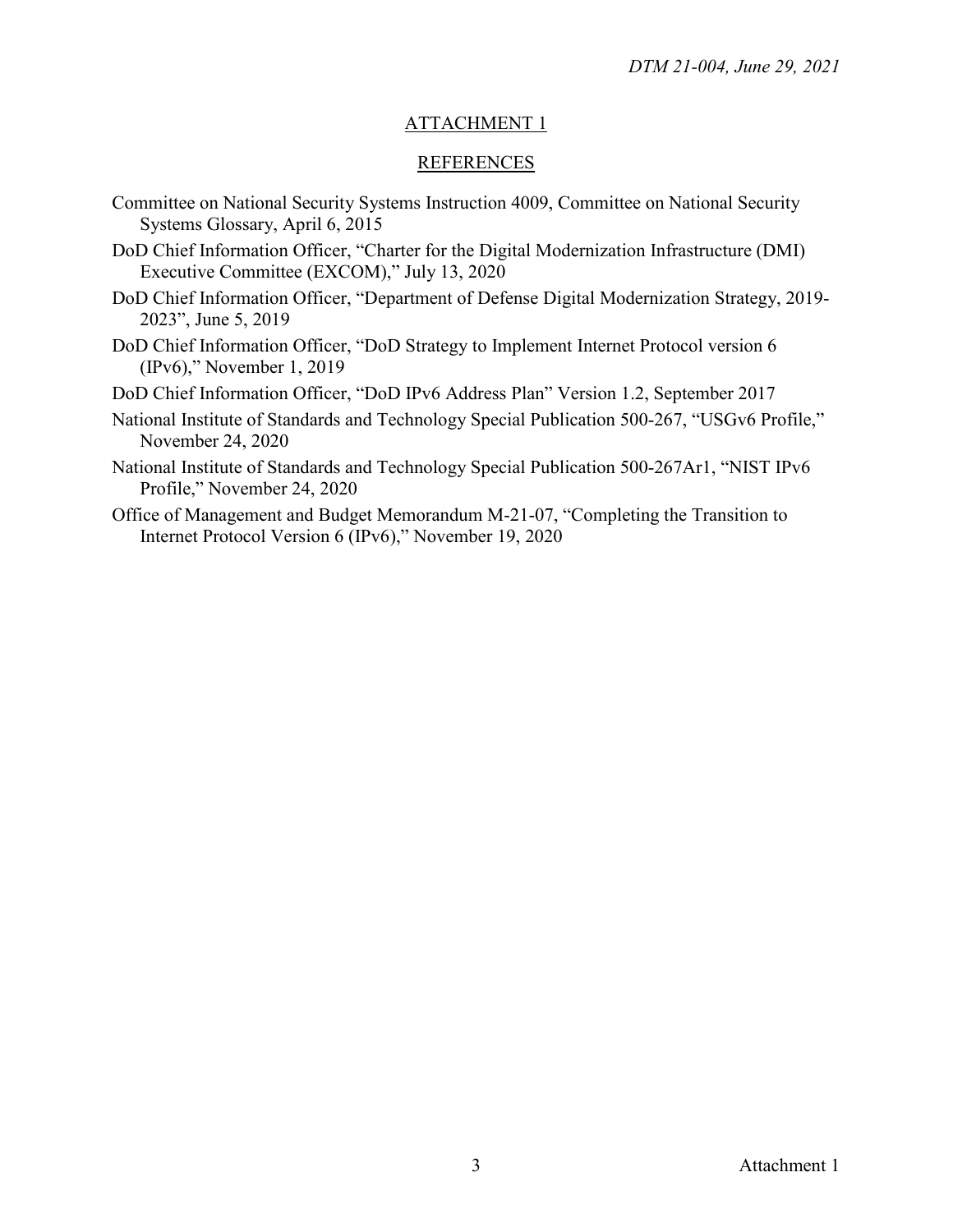## ATTACHMENT 2

## RESPONSIBILITIES

#### 1. DoD CHIEF INFORMATION OFFICER (DoD CIO). The DoD CIO:

a. Establishes policy and provides guidance to implement this DTM, in coordination with the Director, National Security Agency; Commander, United States Cyber Command; Director, Defense Information Systems Agency (DISA); the Chairman of the Joint Chiefs of Staff; and other DoD Component heads for the implementation and operational deployment of IPv6.

b. Directs and oversees new networked DoD information systems to ensure that they will be IPv6-enabled before implementation and operational use by the end of FY 2023.

c. Directs and oversees at least one IPv6-only operational system pilot by the end of FY 2021.

d. Develops a DoD IPv6 implementation plan by the end of FY 2021 and updates the DoD Digital Modernization Strategy, as appropriate, to evolve networked DoD systems and the IP-enabled assets associated with these systems, to enable native IPv6 operation fully.

e. Monitors the DoD's IPv6 implementation status and the replacement or retirement of information systems and applications that are not IPv6-capable to ensure progress toward IPv6-only deployment; resolves challenges identified by the Digital Modernization Infrastructure (DMI) Executive Committee (EXCOM) in accordance with its July 13, 2020 charter.

f. Approves requests to waive stated acquisition requirements on a case-by-case basis where requiring demonstrated IPv6 capabilities would pose an undue burden on an acquisition action.

g. Requires systems that support enterprise security services to be IPv6-capable and operable in IPv6-only environments.

h. Requires DoD Core and Component information technology security plans, architectures, and acquisitions include IPv6 objectives and plans for fully implementing IPv6.

i. Monitors and evaluates IPv6-only pilots that are transitioning to operational systems and reports progress to the Secretary of Defense and OMB.

j. Coordinates IPv6 interfaces with non-DoD partners.

k. Develops and provides guidance for DoD Component IPv6 implementation plan content by the end of FY 2021.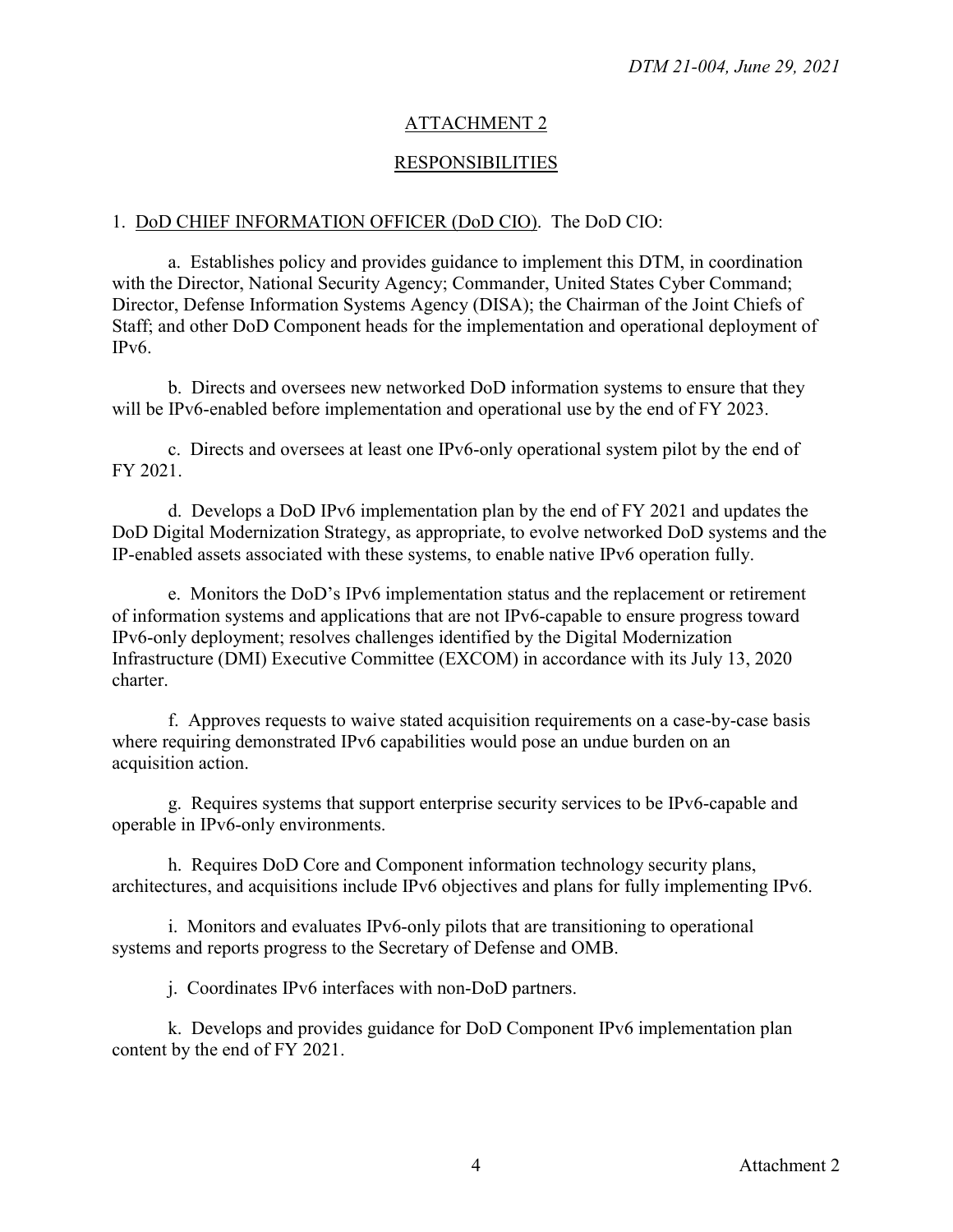2. DIRECTOR, DISA. Under the authority, direction, and control of the DoD CIO, and in addition to the responsibilities in Paragraph 4, the Director, DISA:

a. Executes IPv6 responsibilities and functions in accordance with applicable Federal and OMB policy and this DTM.

b. Maintains an IPv6 virtual program management office to help manage and deconflict IPv6 priorities and plans.

c. Requires the Defense Information Systems Network (DISN) to provide dual stack Internet Protocol version 4 (IPv4)/IPv6 and IPv6-only connectivity to all DoD Components as a standard DISN service (i.e., without specifically requesting IPv6 service) by the end of FY 2021.

d. Completes an IPv6-only operational system pilot by the end of FY 2021.

e. Provides and keeps a current electronic means for DoD Components to submit, manage, and deconflict IPv6 priorities, plans, and requirements.

f. Establishes and maintains a knowledge base for the DoD community in a SharePoint or web portal format that provides:

(1) IPv6 lessons learned from various IPv6 pilot testing and limited deployments.

(2) IPv6 training resources for network engineers and cybersecurity personnel.

g. Updates and maintains IPv6 standards and implementation profiles in the DoD Information Technology Standards Registry at https://www.dsp.dla.mil/Specs-Standards/List-of-DISR-documents/ in conjunction with the National Institute of Standards and Technology (NIST) IPv6 U.S. Government version 6 (USGv6) Program.

h. Operates a Network Information Center that acquires and manages all respective IPv6 addressing resources and updates and maintains the DoD IPv6 Address Plan.

i. Provides domain name system services to DISN-based IPv6-only users and networks via Enterprise Recursive Service for the .mil generic top-level domain, and .mil proxy for all external public facing services.

j. Updates and maintains the DoD Information Network (DoDIN) Approved Products List, leveraging the NIST/USGv6 Test Program for basic conformance and interoperability testing of commercial products.

k. Develops test processes to assess compliance with the IPv6 requirements in the DoDIN Capability Requirements for the DoDIN Approved Products List.

l. In coordination with the Network/Communications and DoD Information Network Capabilities Division of the Joint Interoperability Test Command, enables developmental, operational, interoperability, and cybersecurity testing of IPv6-enabled information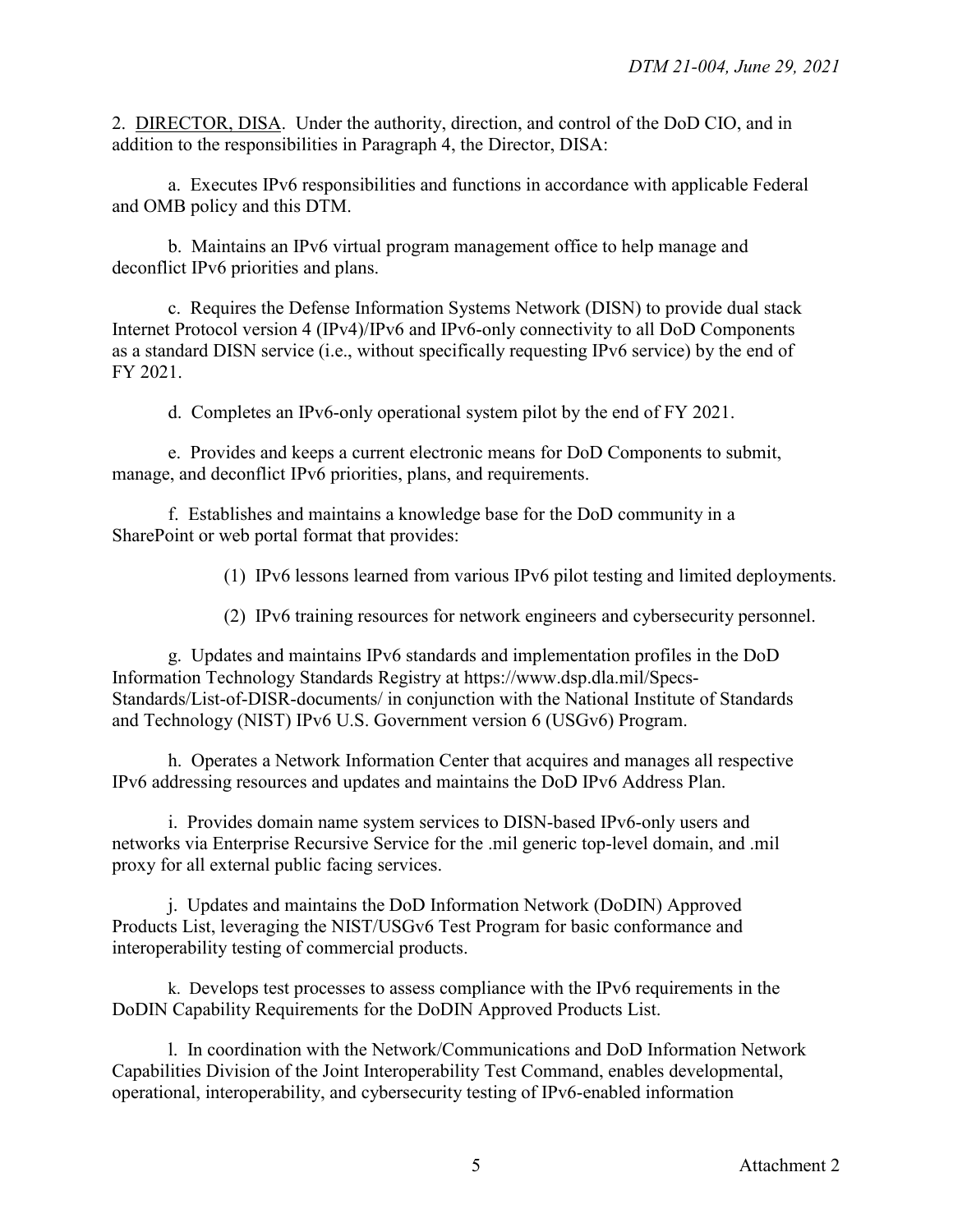technology.

m. Provides IPv6-enabled access to commercial cloud services by the end of FY 2021.

n. Provides dual stack IPv4/IPv6 and IPv6-only DISA Ecosystem service to its customers by the end of FY 2022.

o. Updates and maintains the Security Technical Implementation Guides and Security Requirements Guides on the DoD Cyber Exchange site, requiring that new and existing guides contain appropriate IPv6 cybersecurity requirements.

p. Develops the Joint Regional Security Stack (JRSS) IPv6 implementation plan by the end of FY 2021 to identify required actions with proposed schedule, costs, milestones, and critical dependencies to deliver reliable and secure dual stack IPv4/IPv6 and IPv6-only services for JRSS customers.

q. Provides dual stack IPv4/IPv6 JRSS service to its customers beginning in FY 2022 and supports IPv6-only service starting in FY 2023.

# 3. DIRECTOR, NATIONAL SECURITY AGENCY/CHIEF, CENTRAL SECURITY

SERVICE. Under the authority, direction, and control of the Under Secretary of Defense for Intelligence and Security, in addition to the responsibilities in Paragraph 4 of this attachment, and in coordination with the Director, DISA, the Director, National Security Agency/Chief, Central Security Service:

a. Verifies that internet access point systems provide equivalent IPv4/IPv6 capabilities.

b. Provides cybersecurity guidance to support DoD IPv6 deployments as needed.

c. Provides technical input for updating and maintaining IPv6 standards registries as needed.

d. Identifies, assesses, and develops IPv6 training from appropriate requirements.

e. Provides IPv4/IPv6 attack sensing and warning, and cyber threat intelligence as available.

## 4. DOD COMPONENT HEADS. The DoD Component heads:

a. Require new networked DoD information systems that utilize IP technologies to be IPv6-enabled before implementation and operational use by the end of FY 2023.

b. Require commercially hosted public facing unrestricted services to be IPv6 enabled.

c. Develop an IPv6 implementation plan by the end of FY 2022 in accordance with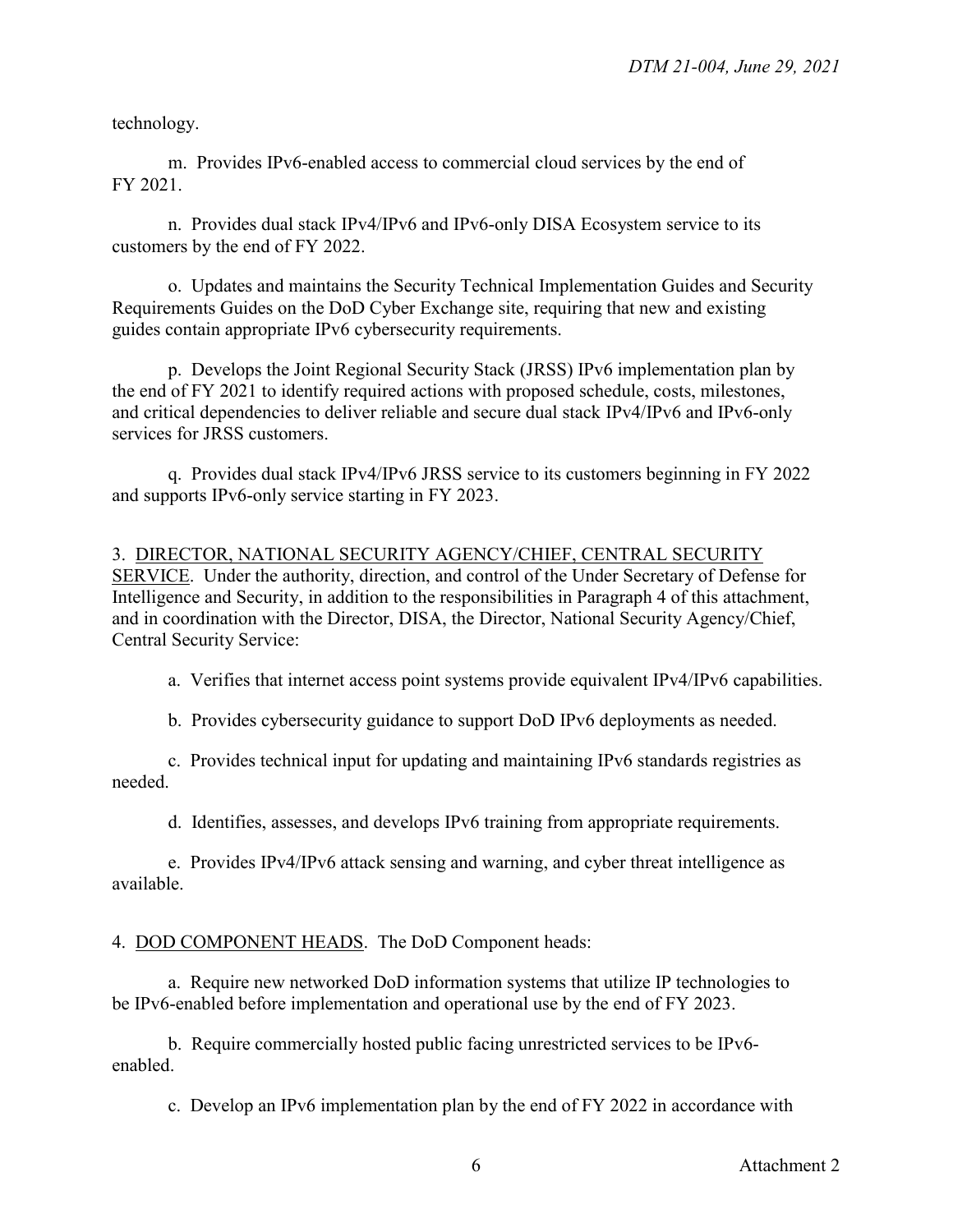applicable DoD CIO guidance to meet the remaining milestones and actions in OMB Memorandum M-21-07.

d. Develop and execute plans for converting, replacing, or retiring information systems and applications that are not IPv6-capable to enable transition to IPv6-only deployment.

e. Identify DoD hosted, public facing, unrestricted services and develop plans (e.g., retain in place, transition to cloud by date, and retire by date) for transition to IPv6-only deployment.

f. Identify objectives and plans for full IPv6 support in information technology security plans, architectures, and acquisitions to advance networked information systems, and the IP-enabled assets associated with these systems, to enable native IPv6 operations fully.

g. Require that new cybersecurity products provide equivalent IPv4/IPv6 capabilities.

h. Transition cybersecurity systems to provide equivalent IPv4/IPv6 capabilities and develop action plans and milestones to resolve gaps.

i. Monitor network performance and security operations to ensure secure IPv6 implementation.

j. Require that applications and systems migrated to commercially hosted cloud services are IPv6-only capable. If provider limitations exist, obtain a resolution roadmap.

k. Identify additional resources required to support actions directed in this DTM and incorporate them into the program objective memorandum for FY 2023 and future program objective memorandum submissions.

l. Establish policies and provide procedures to ensure appropriate personnel are trained to execute IPv6 transition plans.

m. Identify opportunities and execute IPv6 pilots to facilitate migration to IPv6-only operations; complete at least one IPv6-only operational system pilot by the end of FY 2022.

5. COMMANDER, UNITED STATES CYBER COMMAND. In addition to the responsibilities in Paragraph 4, the Commander, United States Cyber Command establishes requirements for IPv6 training and tools for Cyber Mission Force personnel.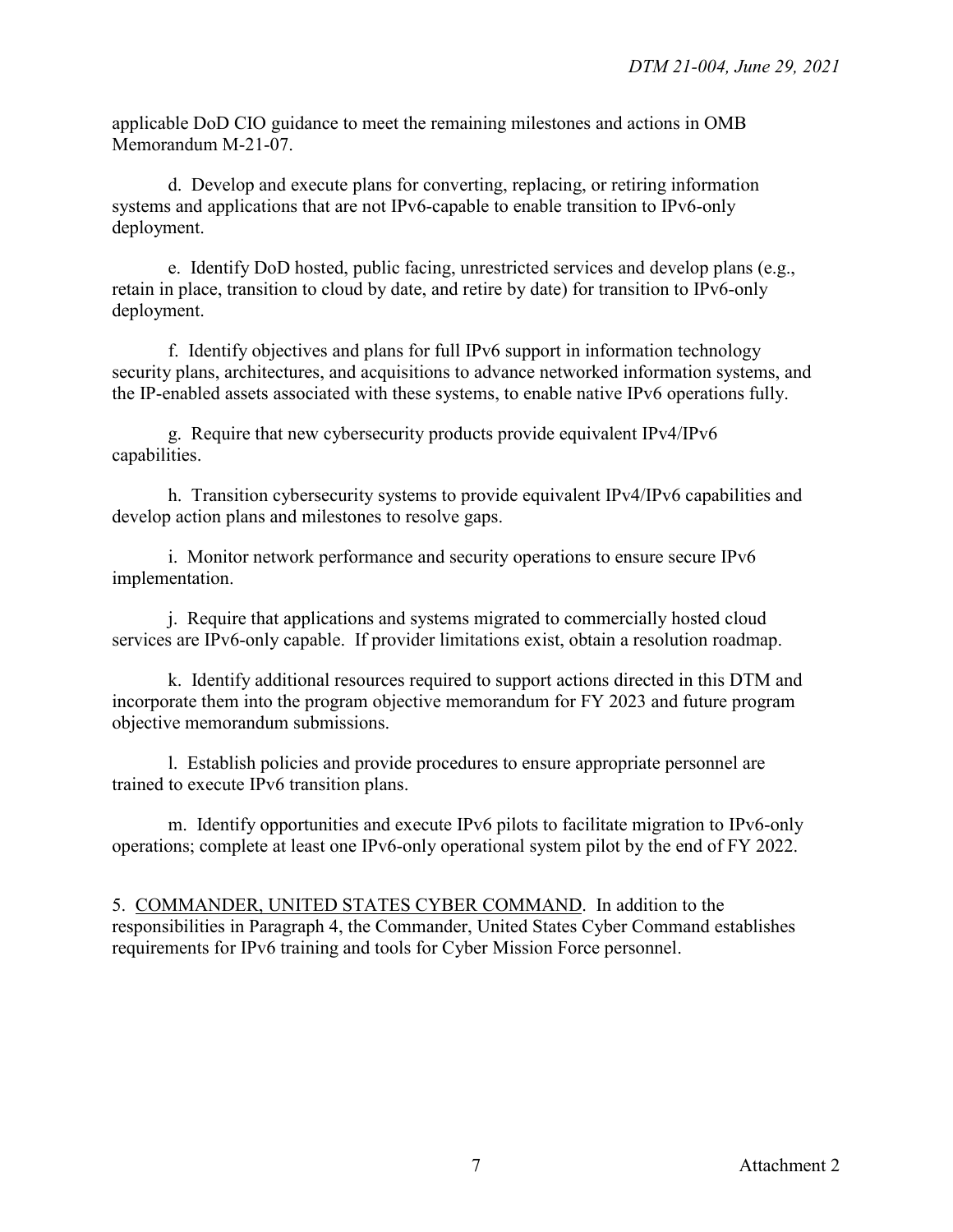#### ATTACHMENT 3

#### PROCEDURES

1. DMI EXCOM. In conjunction with the DoD CIO, the DMI EXCOM will govern and enforce IPv6 transition efforts at the DoD level and identify challenges to be resolved to ensure progress is sustained.

#### 2. GUIDELINES.

a. IPv4 use will be phased out for all government/commercial off the shelf information systems by either converting to IPv6, replacement, or retirement in accordance with the DoD and Federal IPv6 requirements in OMB Memorandum M-21-07 and the DoD Strategy to Implement IPv6.

b. Networked environments, including the IP-enabled assets associated with them, will evolve to enable IPv6-only operations fully.

c. Access to DoDIN applications or services will be accomplished via native IPv6 from within the DoDIN, as well as access to native IPv6 Internet content from DoDIN workstations.

d. DoD public-facing unrestricted servers and services will be accessible and functional using IPv6-enabled platforms and devices.

e. Acquisitions of networked information technology hardware, software, and services will contain contract clauses with explicit requirements for IPv6 capabilities using the NIST/USGv6 Profile.

f. Compliance with the NIST USGv6 Profile will be required and, where possible, DoD will leverage the NIST USGv6 Test Program for basic conformance and interoperability testing of commercial products.

g. DoD Components may request a waiver from the DoD CIO when requiring demonstrated IPv6 capabilities would pose an undue burden on an acquisition.

h. Systems that support enterprise security services (i.e., identity and access management systems, firewalls and intrusion detection/protection systems, end-point security systems, security incident and event management systems, access control and policy enforcement systems, threat intelligence and repudiation systems) will be dual stack IPv4/IPv6-enabled and capable of operating in IPv6-only environments by the end of FY 2025.

3. DOD IPV6 IMPLEMENTATION PLAN. The DoD CIO's IPv6 implementation plan will describe DoD's transition process and include milestones and actions pursuant to OMB Memorandum M-21-07. The plan will: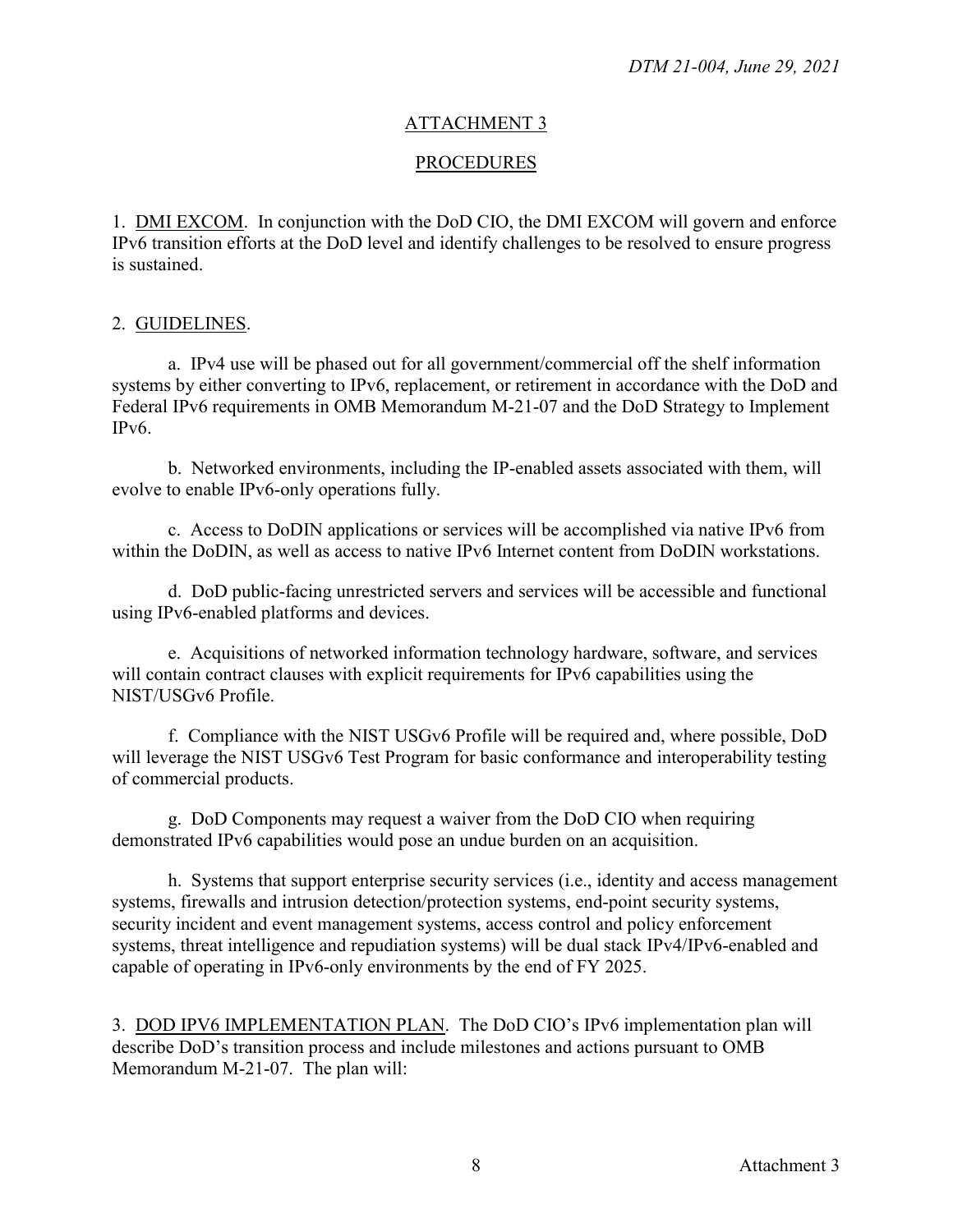a. Require that at least 20 percent of IP-enabled assets on DoD networks are operating in IPv6-only environments by the end of FY 2023.

b. Require that at least 50 percent of IP-enabled assets on DoD networks are operating in IPv6-only environments by the end of FY 2024.

c. Require that at least 80 percent of IP-enabled assets on DoD networks are operating in IPv6-only environments by the end of FY 2025.

d. Identify and justify DoD information systems that cannot be converted to use IPv6 and provide a schedule for replacing or retiring these systems.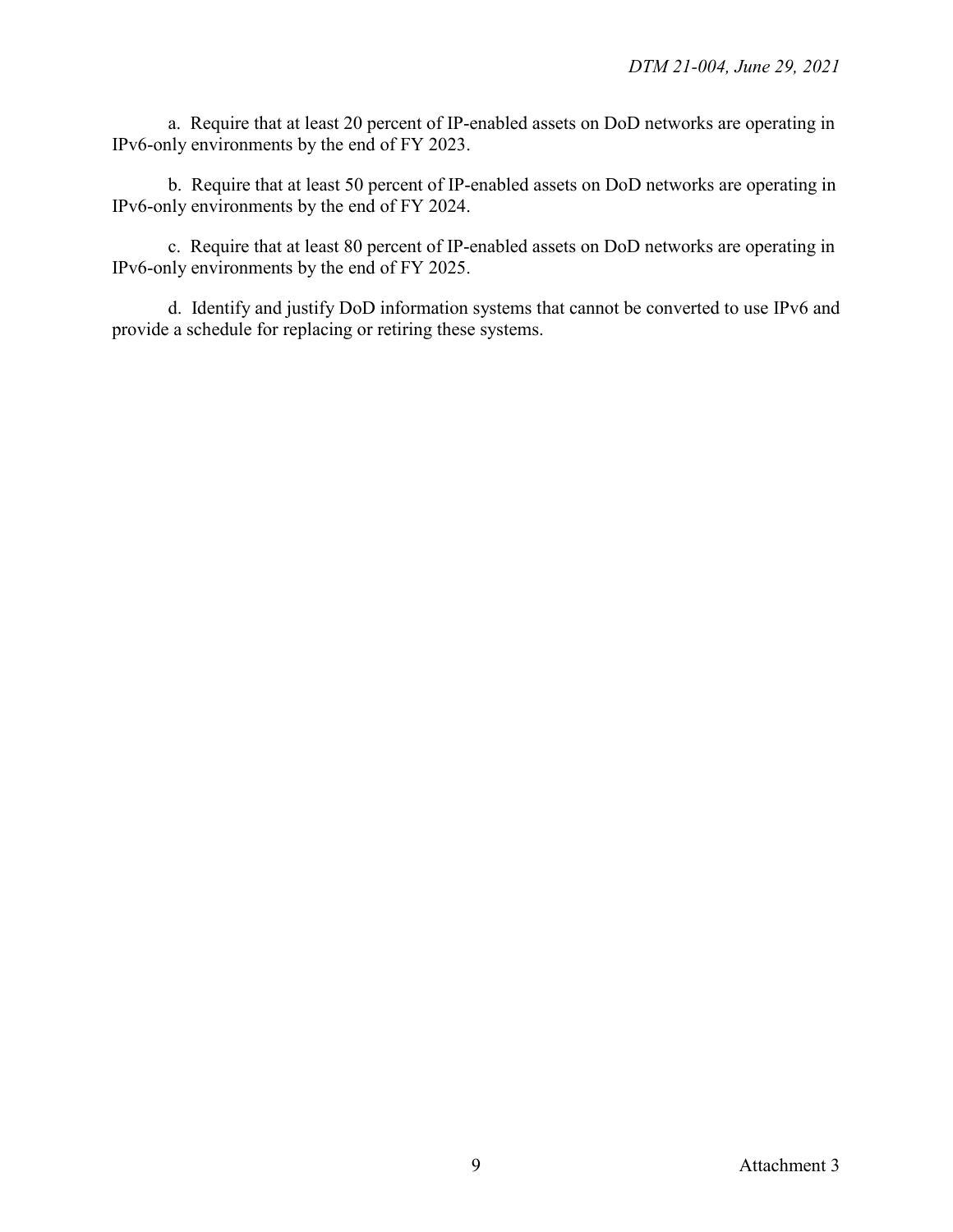# **GLOSSARY**

# PART I. ABBREVIATIONS AND ACRONYMS

| <b>ACRONYM</b>                                                             | <b>MEANING</b>                                                                                                                                                                                             |
|----------------------------------------------------------------------------|------------------------------------------------------------------------------------------------------------------------------------------------------------------------------------------------------------|
| <b>DISA</b><br><b>DISN</b><br>DMI<br>DoD CIO<br><b>DoDIN</b><br><b>DTM</b> | Defense Information Systems Agency<br>Defense Information Systems Network<br>digital modernization infrastructure<br>DoD Chief Information Officer<br>DoD information network<br>directive-type memorandum |
| <b>EXCOM</b>                                                               | Executive committee                                                                                                                                                                                        |
| <b>FY</b>                                                                  | fiscal year                                                                                                                                                                                                |
| IP<br>IPv4<br>IP <sub>v</sub> 6                                            | internet protocol<br><b>Internet Protocol version 4</b><br>Internet Protocol version 6                                                                                                                     |
| <b>JRSS</b>                                                                | Joint Regional Security Stack                                                                                                                                                                              |
| <b>NIST</b>                                                                | National Institute of Standards and Technology                                                                                                                                                             |
| <b>OMB</b>                                                                 | Office of Management and Budget                                                                                                                                                                            |
| USGv6                                                                      | U.S. Government version 6                                                                                                                                                                                  |

# PART II. DEFINITIONS

These terms and their definitions are for the purpose of this issuance.

| <b>TERM</b>          | DEFINITION                                                                                                                                                                                                                                    |
|----------------------|-----------------------------------------------------------------------------------------------------------------------------------------------------------------------------------------------------------------------------------------------|
| dual stack IPv6/IPv4 | A system or product that can process both IPv6 and IPv4 packets,<br>receive from or forward IPv6 packets to other IPv6-only and dual<br>stack systems, and receive from or forward IPv4 packets to other<br>IPv4-only and dual stack systems. |
| IP                   | The global numeric identifiers necessary to identify uniquely entities that<br>communicate over the Internet.                                                                                                                                 |
| IPv4                 | IP addresses in use since 1983.                                                                                                                                                                                                               |
| IPv6                 | Next-generation IP designed to replace IPv4.                                                                                                                                                                                                  |